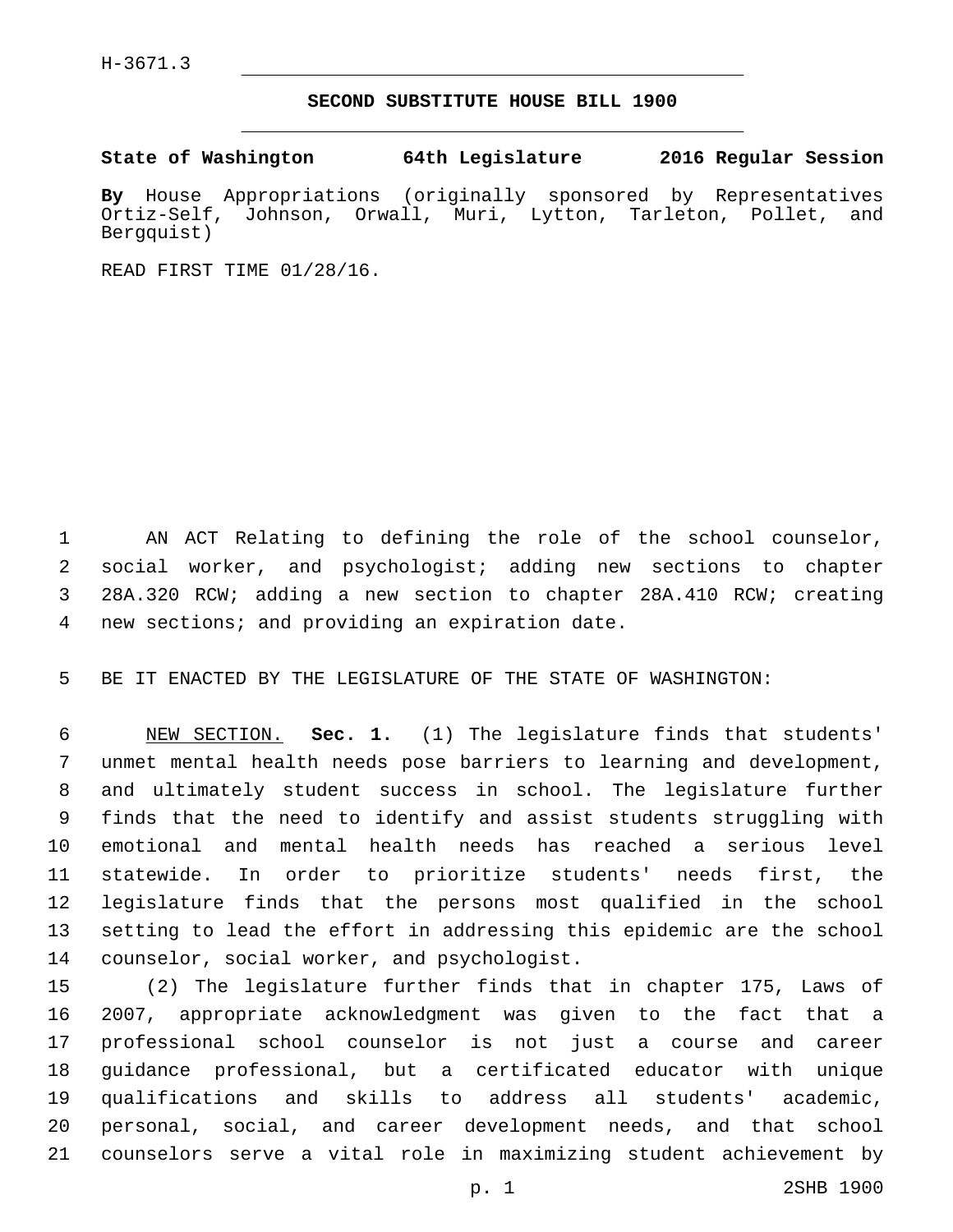supporting a safe learning environment and addressing the needs of all students through prevention and intervention programs that are part of a comprehensive school counseling program. The legislature finds, however, that despite the language in RCW 28A.410.043 that appropriately recognizes that the role of the school counselor is multifaceted, with a focus upon students' mental health needs as well as career guidance needs, the reality in the schools is that counselor staffing levels are well below the national recommendations of one counselor to every two hundred fifty students. As a result, there are not enough counselors in the schools and many school counselors have been tasked primarily with course and career guidance responsibilities at the expense of the mental health side of school counseling. Similarly, school psychologist staffing levels are below the national recommendations of one psychologist to every five hundred to seven hundred students when providing comprehensive school psychological services, and school social worker staffing levels are below the national recommendations of one school social worker to every two hundred fifty students, or one to every fifty students with 19 intensive needs.

 (3) The legislature further finds that school counselors, social workers, and psychologists interact with students on a daily basis, thus putting them in a good position to recognize the signs of emotional or behavioral distress and make appropriate referrals. The legislature further finds that they need ongoing professional development to address students' mental health needs and get students the help they need. The legislature further finds that Engrossed Substitute House Bill No. 1336, which became chapter 197, Laws of 2013, increased the capacity of school districts and their personnel to recognize and respond to youth in need through comprehensive planning and additional training, but that additional opportunities for collaboration on a regular and ongoing basis are in order. By providing monthly professional collaboration opportunities with local mental health service providers at the school district level to school counselors, social workers, and psychologists, the legislature intends to take the next step toward enabling these professionals to recognize and respond with skill and confidence to the signs of emotional or behavioral distress that they observe in students and make the appropriate referrals to evidence-based behavioral health 39 services.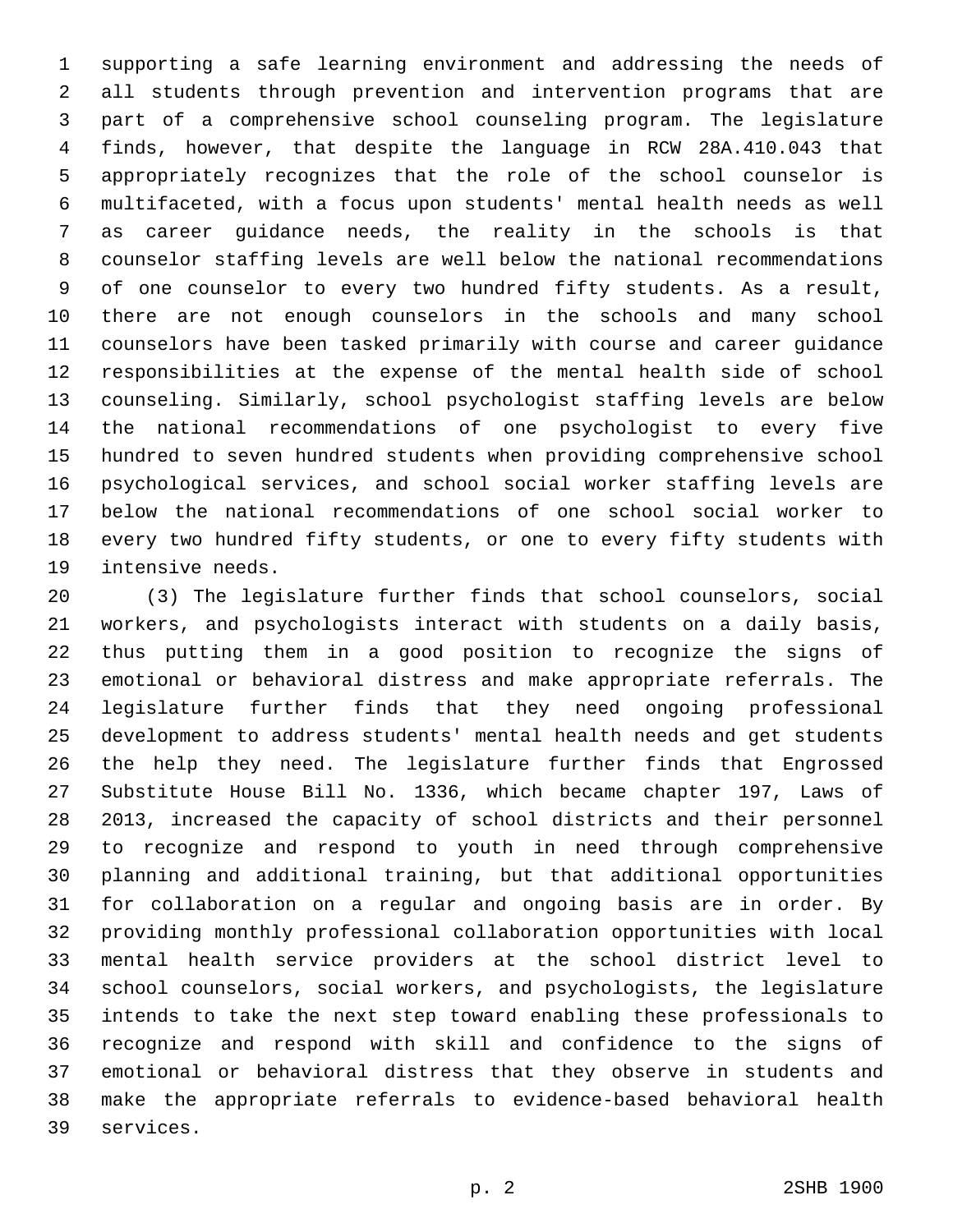NEW SECTION. **Sec. 2.** A new section is added to chapter 28A.320 2 RCW to read as follows:

 A primary role of school counselors, social workers, and psychologists is to focus on student mental health, work with at-risk and marginalized students, perform risk assessments, and collaborate with mental health professionals to promote student achievement and create a safe learning environment. The majority of a school counselor's, social worker's, or psychologist's time should be spent in direct student contact, which should include: Identifying, collaborating, and intervening to meet the mental health needs of all 11 students.

 The school counselor also works with developing and leading a comprehensive guidance and counseling program to focus on the academic, career, personal, and social needs of all students. School psychologists also carry out special education evaluation duties, among other things. School social workers also promote and support students' health, academic, and social success with counseling and support, and by providing and coordinating specialized services and resources. All of these professionals are also involved in multitiered systems of support for academic and behavioral skills. In order that school counselors, social workers, and psychologists have the time available to prioritize these functions, in addition to other activities requiring direct student contact, responsibilities such as data input and data tracking should be handled by 25 nonlicensed, noncertified staff, where possible.

 NEW SECTION. **Sec. 3.** A new section is added to chapter 28A.410 27 RCW to read as follows:

 (1) A school psychologist is a professional educator who holds a valid school psychologist certification as defined by the professional educator standards board. Pursuant to the national association of school psychologists' model for comprehensive and integrated school psychological services, school psychologists deliver services across ten domains of practice. Two domains permeate all areas of service delivery: Data-based decision making; and consultation and collaboration. Five domains encompass direct and indirect services to children and their families: Student-level services, interventions, and instructional supports to develop academic skills; student-level interventions and mental health services to develop social and life skills; systems-level school-wide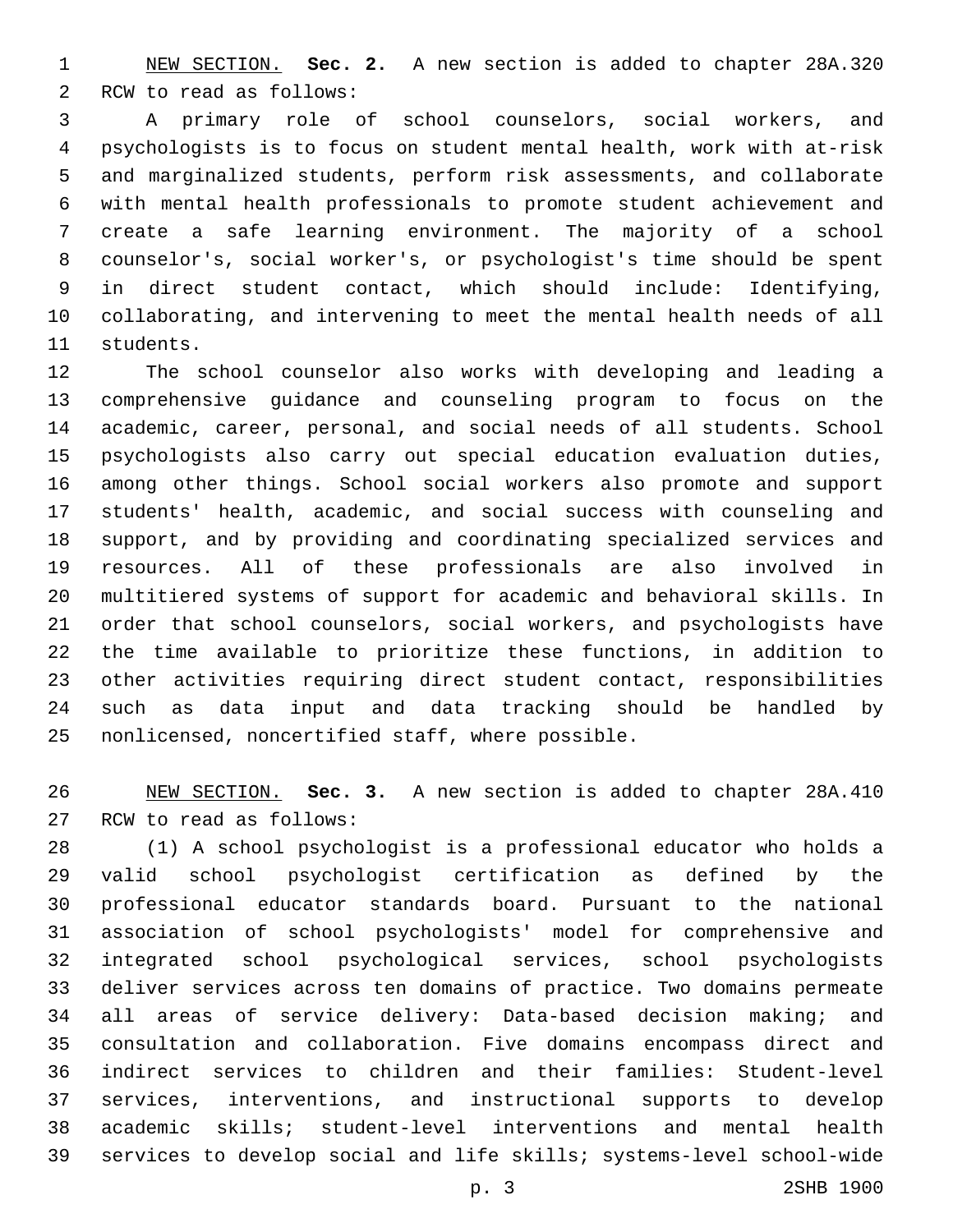practices to promote learning; systems-level preventive and responsive services; and systems-level family school collaboration services. The three foundational domains include: Knowledge and skills related to diversity in development and learning; research and program evaluation; and legal and ethical practice.

 (2) A school social worker is a professional in the fields of social work and education who holds a valid school social worker certification as defined by the professional educator standards board. The purpose and role of the school social worker is to provide an integral link between school, home, and community in helping students achieve academic and social success. This is accomplished by removing barriers and providing services that include: Mental health and academic counseling, support for students and parents, crisis prevention and intervention, professional case management, collaboration with other professionals, organizations, and community agencies, and advocacy for students and parents. School social workers work directly with school administrators as well as students and families, at various levels and as part of an interdisciplinary team in the educational system, including at the building, district, and state level. School social workers provide leadership and professional expertise regarding the formation of school discipline policies and procedures, and through school-based mental health services, crisis management, the implementation of social-emotional learning, and other support services that impact student academic and social-emotional success. School social workers also facilitate community involvement in the schools while advocating for student 27 success.

 NEW SECTION. **Sec. 4.** A new section is added to chapter 28A.320 29 RCW to read as follows:

 (1) Within existing resources, beginning in the 2017-18 school year, on a monthly basis throughout each school year, first-class school districts must provide a minimum of one hour of professional collaboration, preferably in person, for school counselors, social workers, and psychologists that focuses on the following: Recognizing signs of emotional or behavioral distress in students, including but not limited to indicators of possible substance abuse, violence, and youth suicide, screening, accessing current resources, and making appropriate referrals. School districts that have mental health centers in their area shall collaborate with local licensed mental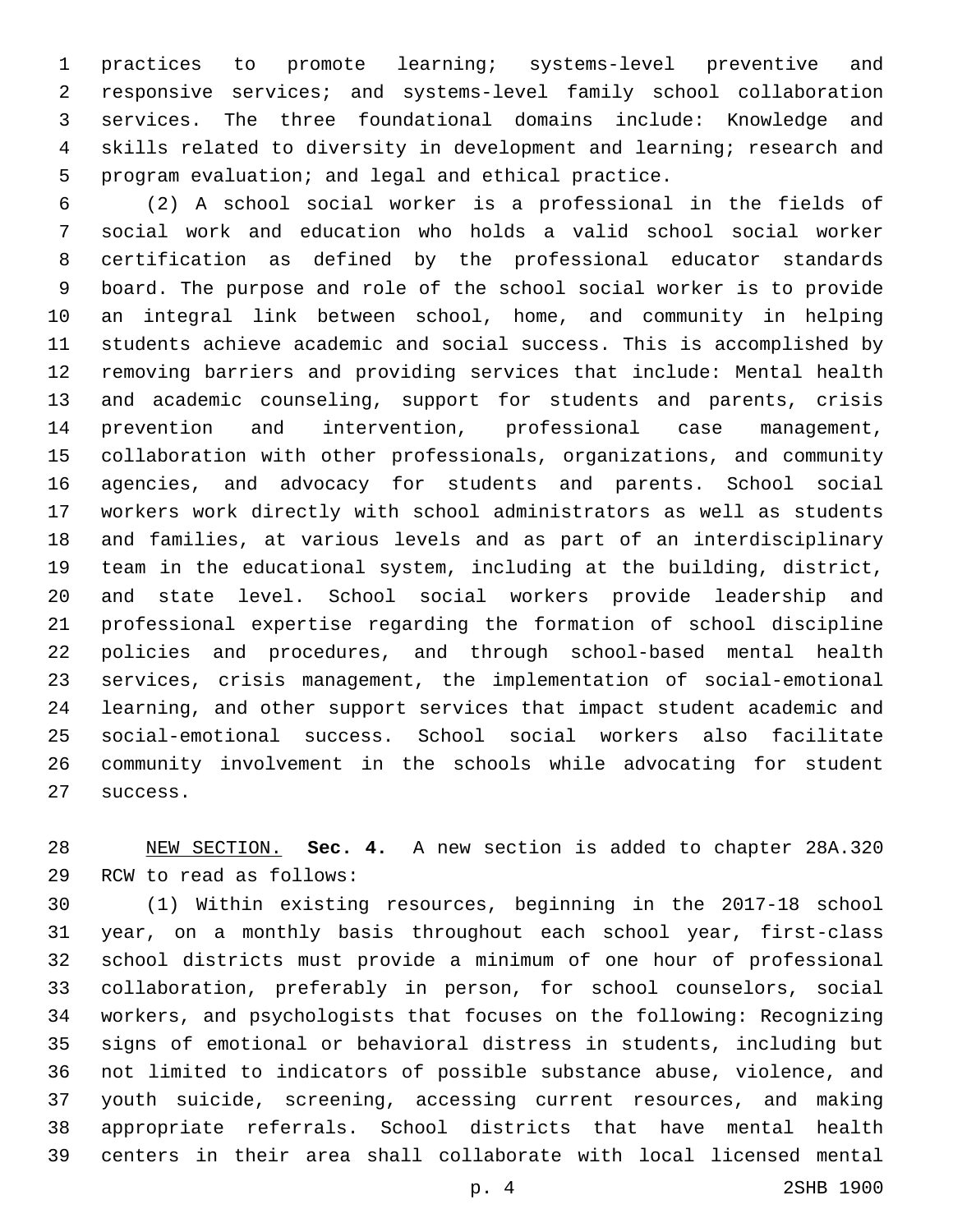health service providers under chapter 71.24 RCW. Those districts without a mental health center in their area shall collaborate via telephone or other remote means that allow for dialogue and discussion. By collaborating with local providers in this manner, educational staff associates get to collaborate in short but regular segments, in their own schools or near school district facilities, and school districts are not put in a position that they must obtain substitutes or otherwise expend additional funds. This local connection will also help foster a connection between school personnel and the mental health professionals in the community to whom school personnel may make referrals, in line with the legislative intent expressed throughout Engrossed Substitute House Bill No. 1336, chapter 197, Laws of 2013, to form partnerships with qualified health, mental health, and social services agencies in the community to coordinate and improve support for youth in need and the directive to the department of social and health services with respect to the provision of funds for mental health first-aid training targeted at teachers and educational staff.

 (2) Second-class districts are encouraged, but not required, to collaborate and provide the professional collaboration as provided in 21 subsection (1) of this section.

 NEW SECTION. **Sec. 5.** (1) Subject to availability of amounts specifically appropriated for this purpose, the professional collaboration lighthouse grant program is established to assist school districts with early adoption and implementation of mental health professional collaboration time specified under section 4 of this act.

 (2) The superintendent shall designate two school districts as lighthouse school districts to serve as resources and examples of best practices in designing and operating a professional collaboration program for school counselors, school social workers, school psychologists, and local licensed mental health service providers. The program shall focus on recognizing signs of emotional or behavioral distress in students, including, but not limited to indicators of possible substance abuse, violence, and youth suicide, screening, accessing current resources, and making appropriate 37 referrals.

38 (3) The superintendent shall award grants to: